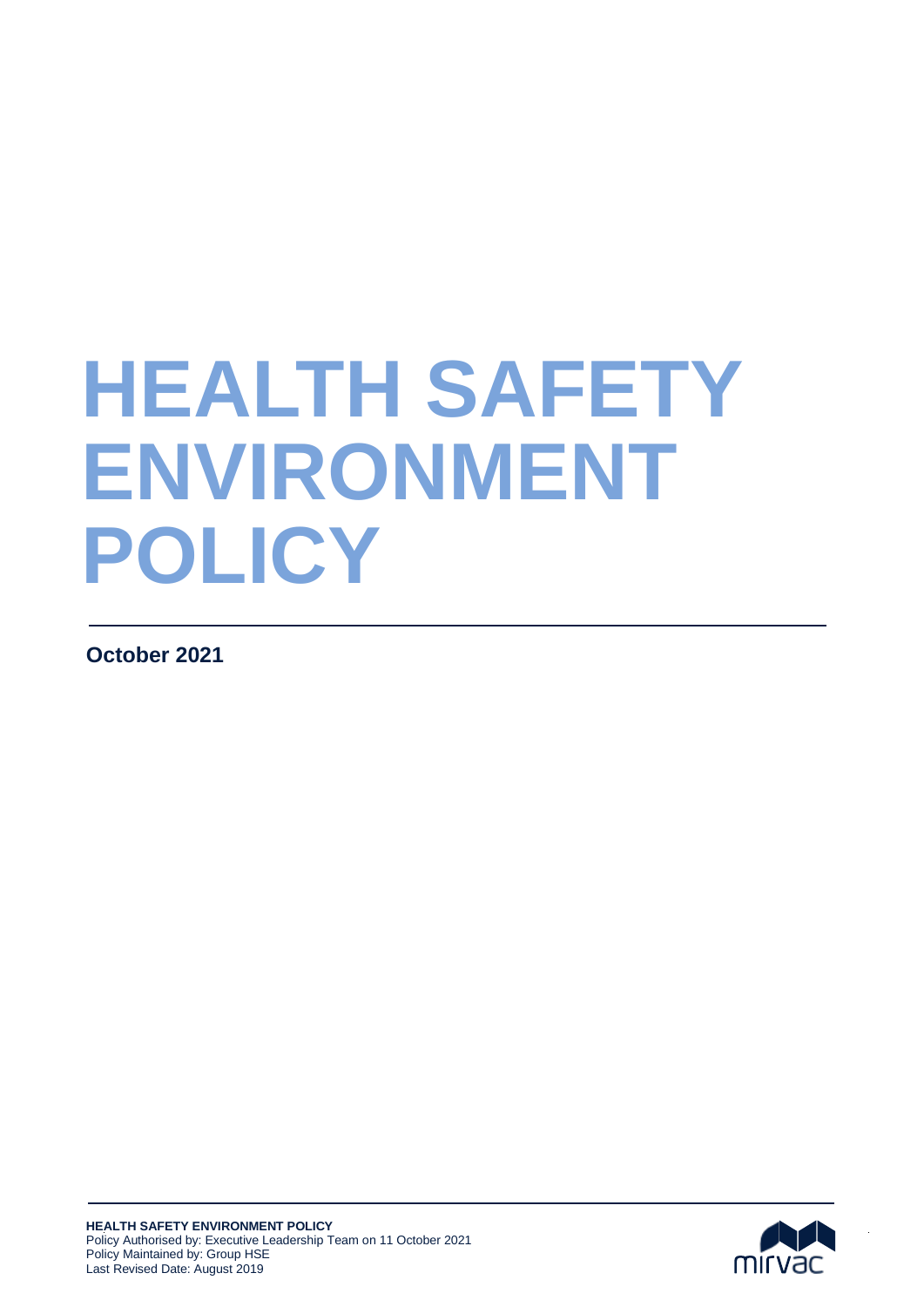

Mirvac is committed to protecting – and striving to improve - the health, safety and wellbeing of its employees, suppliers (includes service providers) and communities and providing healthy, safe and productive places. Mirvac is committed to protecting and minimising the impact on the environments in which we operate. This includes the prevention of pollution and fulfilling our environmental compliance obligations while adopting a product lifecycle approach.

Our HSE vision is simple – to continue to pursue safety excellence and move beyond preventing harm and ill health to improve the overall wellbeing of our employees, suppliers, communities and the environment including mental, social and psychological wellbeing. To help us achieve this vision we make HSE a strategic business priority and require the active commitment to, and accountability for, HSE from our employees, suppliers and partners.

We demonstrate our commitment to HSE through:

# *Leadership*

We continually look for ways to improve HSE performance outcomes for the benefit of our workforce, suppliers, the industry and the communities we work with. Our line managers have a leadership role in the communication and implementation of HSE policies, procedures, systems and expectations and are held to account through agreed objectives and metrics.

### *Culture and Consultation*

We expect our employees to take responsibility for and play an active role in ensuring a healthy and safe place of work and the promotion of a positive workplace culture. We aim for all our people to understand and focus on the things that go right every day that make their work safe and healthy.

We encourage employees to demonstrate initiative, to challenge, communicate and explore the safest way to work and make decisions on issues that affect their health and safety, or impact on communities and the environment. We commit to active consultation with employees and where appropriate their representatives on safety and health related matters. We will work collaboratively to manage risks and ask the same of our suppliers and partners.

# *Capability*

We trust and empower our people to generate ideas and implement solutions that support the ongoing development of a healthy and safe work environment. We provide training, information, and guidance to enable our workforce to perform their roles safely and competently. We ensure our employees are fit for work and we provide support in the event of injury and ill health. We commit to pre-qualify our suppliers to ensure their HSE competence in the delivery of goods and services to Mirvac.

### *Effective Integration and Governance*

We integrate risk management principles as a core element in our planning, design, development, construction and operations so that everyone is focused on managing risk. We are committed to ensuring compliance with Mirvac systems, legislative and industry standards that we assure through our governance structures, audit programs and periodic reviews of policies and procedures.

We strive to continually improve our HSE performance through the regular review and measurement of objectives and metrics and by sharing information across workplaces and divisions to promote awareness and encourage learning from each other.

I commit Mirvac to the implementation of this policy and task all divisions and personnel across Mirvac with the responsibility for achieving our vision.

Susan Lloyd Hursty

Susan Lloyd-Hurwitz CEO and Managing Director